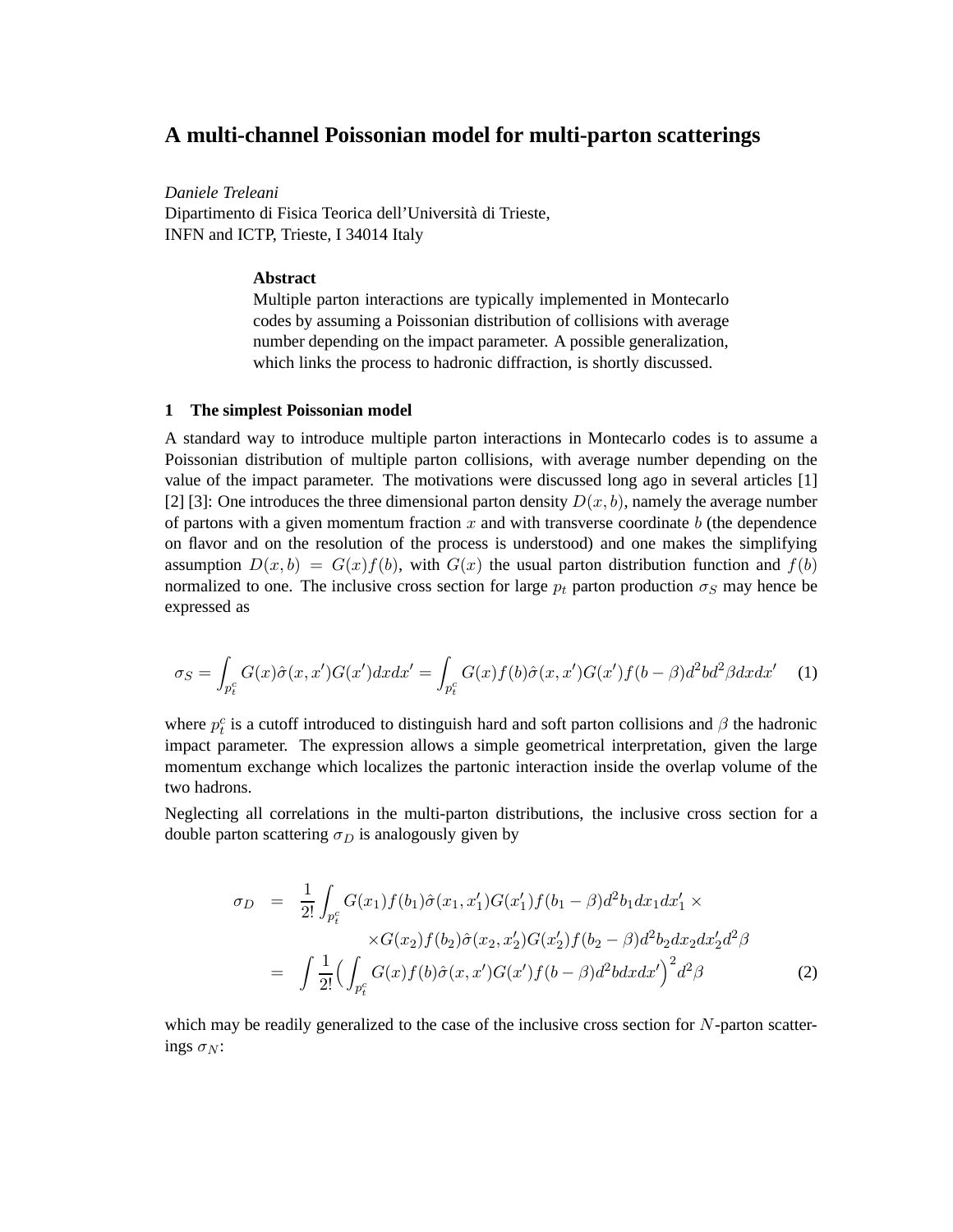$$
\sigma_N = \int \frac{1}{N!} \Big( \int_{p_t^c} G(x) f(b) \hat{\sigma}(x, x') G(x') f(b - \beta) d^2 b dx dx' \Big)^N d^2 \beta \tag{3}
$$

The cross sections are divergent for  $p_t^c \to 0$ . The unitarity problem is solved by normalizing the integrand which, being dimensionless, may be understood as the probability to have a Nth parton collision process in a inelastic event:

$$
\int_{p_t^c} G(x)f(b)\hat{\sigma}(x,x')G(x')f(b-\beta)d^2bdxdx' \equiv \sigma_S F(\beta), \qquad \frac{(\sigma_S F(\beta))^N}{N!}e^{-\sigma_S F(\beta)} \equiv P_N(\beta)
$$
\n(4)

here  $P_N(\beta)$  the probability of having N parton collisions in a hadronic interaction at impact parameter  $\beta$ . By summing all probabilities one obtains the hard cross section  $\sigma_{hard}$ , namely the contribution to the inelastic cross section due to all events with *at least* one parton collision with momentum transfer greater than the cutoff  $p_t^c$ :

$$
\sigma_{hard} = \sum_{N=1}^{\infty} \int P_N(\beta) d^2 \beta = \sum_{N=1}^{\infty} \int d^2 \beta \frac{(\sigma_S F(\beta))^N}{N!} e^{-\sigma_S F(\beta)} = \int d^2 \beta \Big[ 1 - e^{-\sigma_S F(\beta)} \Big] \tag{5}
$$

Notice that  $\sigma_{hard}$  is finite in the infrared limit, which allows to express the inelastic cross section as  $\sigma_{inel} = \sigma_{soft} + \sigma_{hard}$  with  $\sigma_{soft}$  the soft contribution, the two terms  $\sigma_{soft}$  and  $\sigma_{hard}$  being defined through the cutoff in the momentum exchanged at parton level,  $p_t^c$ .

An important property is that the single parton scattering inclusive cross section is related to the average number of parton collisions. One has:

$$
\langle N \rangle \sigma_{hard} = \int d^2 \beta \sum_{N=1}^{\infty} N P_N(\beta) = \int d^2 \beta \sum_{N=1}^{\infty} \frac{N [\sigma_S F(\beta)]^N}{N!} e^{-\sigma_S F(\beta)} = \int d^2 \beta \sigma_S F(\beta) = \sigma_S
$$
 (6)

and more in general one may write:

$$
\frac{\langle N(N-1)\dots(N-K+1)\rangle}{K!}\sigma_{hard} = \int d^2\beta \sum_{N=1}^{\infty} \frac{N(N-1)\dots(N-K+1)}{K!} P_N(\beta)
$$

$$
= \int d^2\beta \frac{1}{K!} [\sigma_S F(\beta)]^K = \sigma_K \tag{7}
$$

One should stress that the relations between  $\sigma_S$  and  $\langle N \rangle$  and between  $\sigma_K$  and  $\langle N(N-1) \dots (N-1)$ .  $K + 1$ ) do not hold only in the case of the simplest Poissonian model. It can be shown that the validity is indeed much more general [4] [5].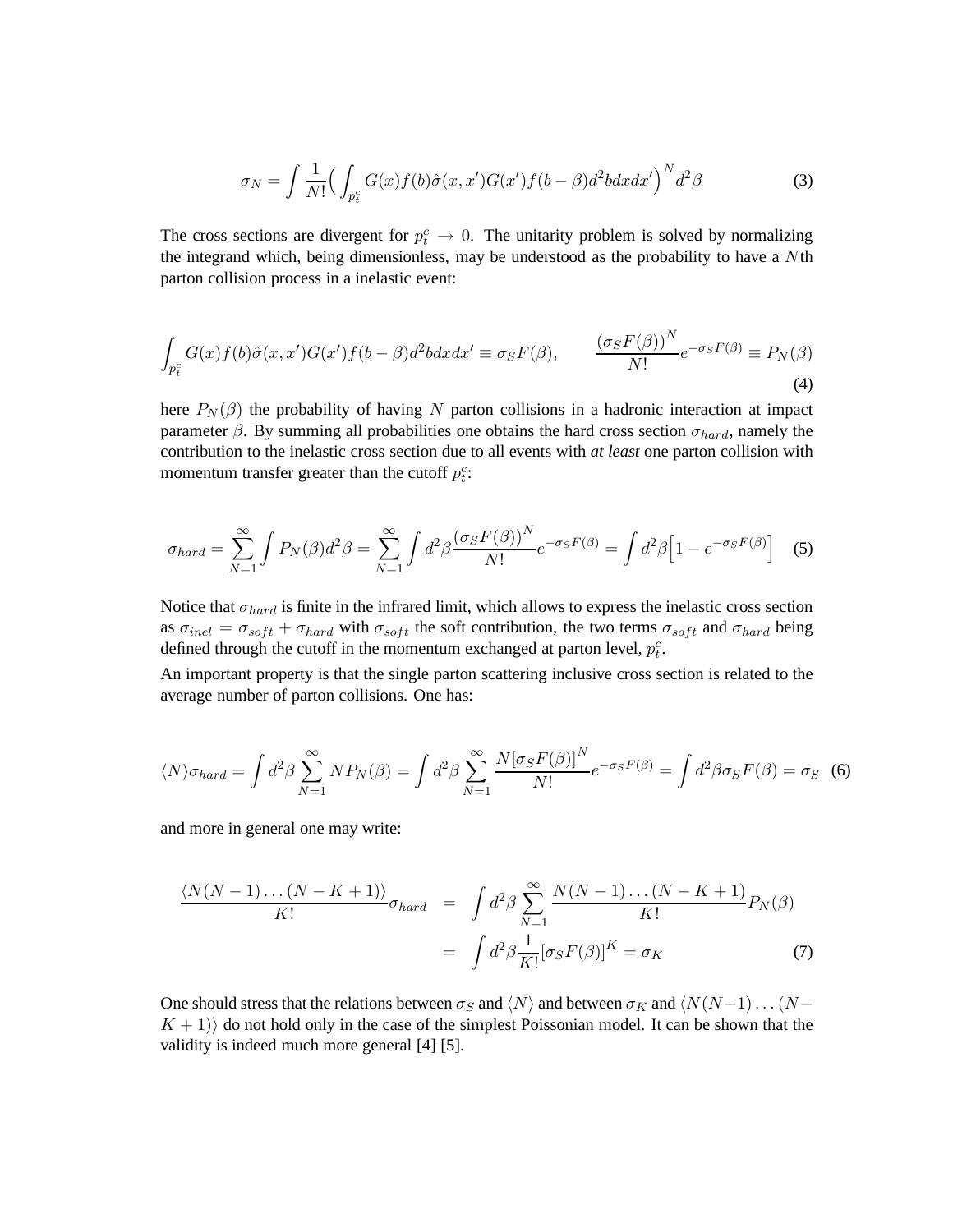## **2 The multi-channel Poissonian model**

An implicit assumption in the Poissonian model is that the hadron density is the same in each interaction. On the other hand the hadron is a dynamical system, which fluctuates in different configurations in a time of the order of the hadron scale, much longer as compared with the time of a hard interaction. Interactions may hence take place while hadrons occupy various configurations, even significantly different as compared with the average hadronic configuration. A measure of the size of the phenomenon is given by hadronic diffraction.

The multichannel eikonal model [6] allows a simple description of hadronic diffraction. In the multichannel model the hadron state  $\psi_h$  is represented as a superposition of eigenstates  $\phi_i$  of the T-matrix, while the interaction is described by eikonalized multi-Pomeron exchanges.

$$
\psi_h = \sum_i \alpha_i \phi_i \tag{8}
$$

The eigenstates of the T-matrix can only be absorbed or scatter elastically and the cross sections of the physically observed states  $\psi_h$  can be expressed by the combinations of the cross sections between the eigenstates  $\phi_i$  and  $\phi_j$  as shown below:

$$
\sigma_{tot} = \sum_{i,j} |\alpha_i|^2 |\alpha_j|^2 \sigma_{tot}^{ij}
$$

$$
\sigma_{el} + \sigma_{sd} + \sigma_{dd} = \sum_{i,j} |\alpha_i|^2 |\alpha_j|^2 \sigma_{el}^{ij}
$$

$$
\sigma_{in} = \sum_{i,j} |\alpha_i|^2 |\alpha_j|^2 \sigma_{in}^{ij}
$$

In a single Pomeron exchange, one may distinguish between hard and soft inelastic interactions, according with the presence or absence of large  $p_t$  partons in the final state. One may thus write:

$$
\sigma^{ij} = \sigma^{ij}_J + \sigma^{ij}_S \tag{9}
$$

where the labels J or S correspond to the presence or absence of large  $p_t$  partons in the final state. One hence obtains the following expression of the hard cross section [7]:

$$
\sigma_{hard} = \sum_{i,j} |\alpha_i|^2 |\alpha_j|^2 \sigma_{hard}^{ij} = \sum_{i,j} |\alpha_i|^2 |\alpha_j|^2 \int d^2 \beta \Big[ 1 - e^{-\sigma_j^{ij}(\beta)} \Big]
$$
  
= 
$$
\sum_{i,j,N} |\alpha_i|^2 |\alpha_j|^2 \int d^2 \beta \frac{(\sigma_{ij}^{ij}(\beta))^N}{N!} e^{-\sigma_{ij}^{ij}(\beta)}
$$
(10)

which, being a superposition of Poissonians, represents the natural generalization of the result of the simplest Poissonian model.

The easiest implementation of the multi-channel eikonal model is in the case of two eigenstates: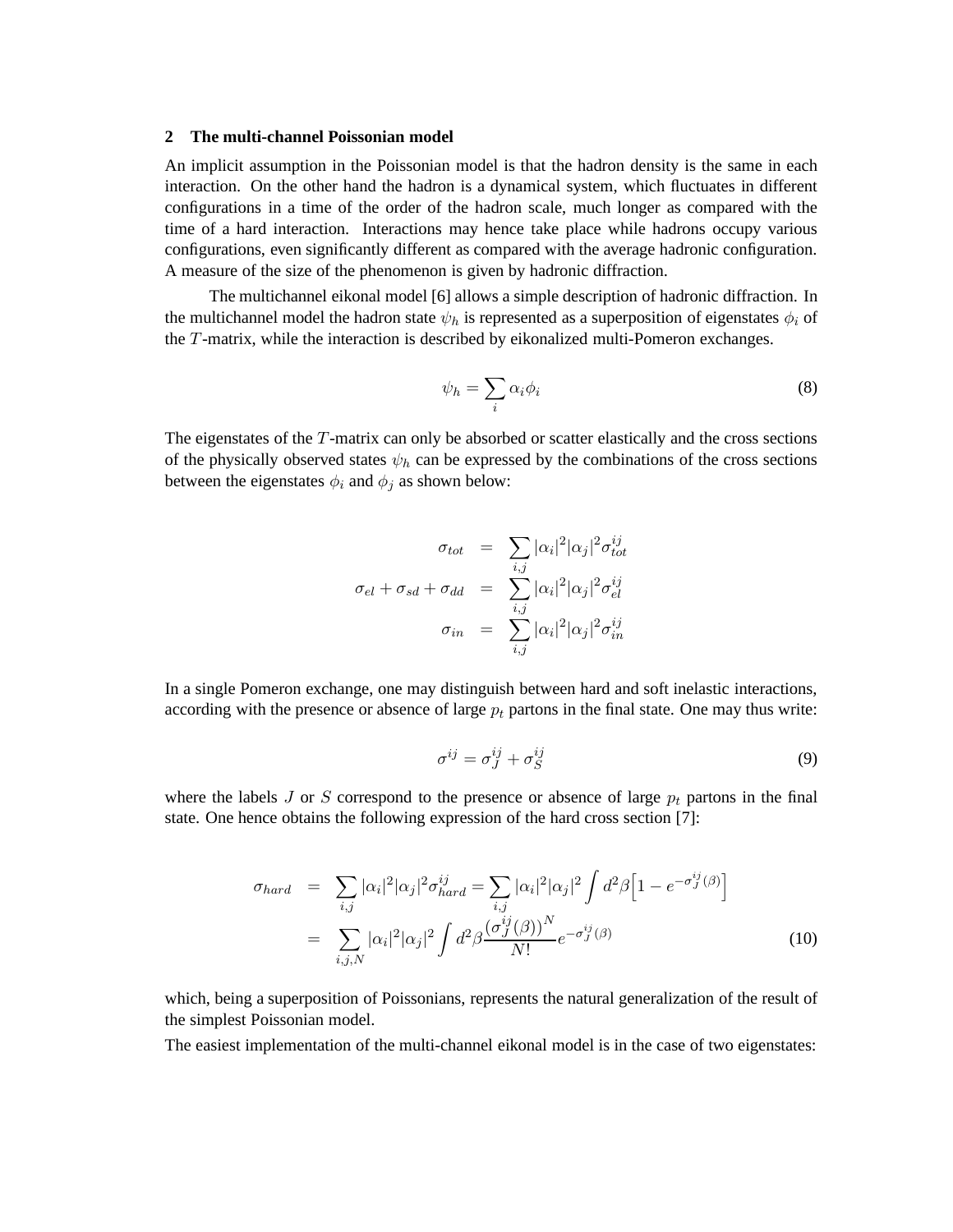$$
\psi_h = \frac{1}{\sqrt{2}} \phi_1 + \frac{1}{\sqrt{2}} \phi_2 \tag{11}
$$

One obtains:

$$
\sigma_{hard} = \frac{1}{4}\sigma_{hard}^{11} + \frac{1}{2}\sigma_{hard}^{12} + \frac{1}{4}\sigma_{hard}^{22}
$$
 (12)

while the N-parton scattering inclusive cross section  $\sigma_N$  is given by:

$$
\sigma_N = \frac{\sigma_S^N}{N!} \left\{ \frac{1}{4} \int \left[ F_{11}(\beta) \right]^N d^2 \beta + \frac{1}{2} \int \left[ F_{12}(\beta) \right]^N d^2 \beta + \frac{1}{4} \int \left[ F_{22}(\beta) \right]^N d^2 \beta \right\} \tag{13}
$$

where  $F_{ij}$  are the superpositions of the parton densities of the different eigenstates  $\phi_i$  and  $\phi_j$ . The case of gaussian parton densities is particularly simple. One has

$$
F_{ij}(\beta) = \frac{1}{\pi (R_i^2 + R_j^2)} \times \exp\left(\frac{-\beta^2}{R_i^2 + R_j^2}\right)
$$
 (14)

One may take for the radii of the two parton densities  $R_1^2 = R^2/2$  and  $R_2^2 = 3R^2/2$ , in such a way that  $R^2$  is the average hadron size. With this choice the variance of the distribution is  $\omega_{\sigma} = 1/4$ , in agreement with the analysis of [8]. The explicit expression of the inclusive cross section  $\sigma_N$  is:

$$
\sigma_N = \frac{\sigma_S^N}{NN!(\pi R^2)^{N-1}} \left\{ \frac{1}{4} \left( \frac{1}{\frac{1}{2} + \frac{1}{2}} \right)^{N-1} + \frac{1}{2} \left( \frac{1}{\frac{1}{2} + \frac{3}{2}} \right)^{N-1} + \frac{1}{4} \left( \frac{1}{\frac{3}{2} + \frac{3}{2}} \right)^{N-1} \right\} \tag{15}
$$

In the figure the relative weights of the overlaps between the various configurations are shown for different inclusive cross sections  $\sigma_N$ . In the case of a single collision all four different configurations contribute with the same weight. When  $N$  grows the contribution of the overlap between the most compact and dense configurations becomes increasingly important and, for  $N=5$ , it acconts for almost 90% of the cross section.

Notice that the result obtained in the multi-channel eikonal model *is very different* with respect to the result obtained when terms with various transverse sizes are introduced directlly in the hadronic parton density of the simplest Poissonian model. In PYTHIA [2] [9] the hadron density is represented by the sum of two gaussians with same weight and different size. The overlap function is hence given by

$$
\frac{1}{4}F_{11}(\beta) + \frac{1}{2}F_{12}(\beta) + \frac{1}{4}F_{22}(\beta)
$$
\n(16)

where  $F_{ij}$  are given by Eq.14, with  $R_1$  and  $R_2$  the radii of the two gaussians used to construct the actual hadronic parton density. The resulting expression of the inclusive cross sections is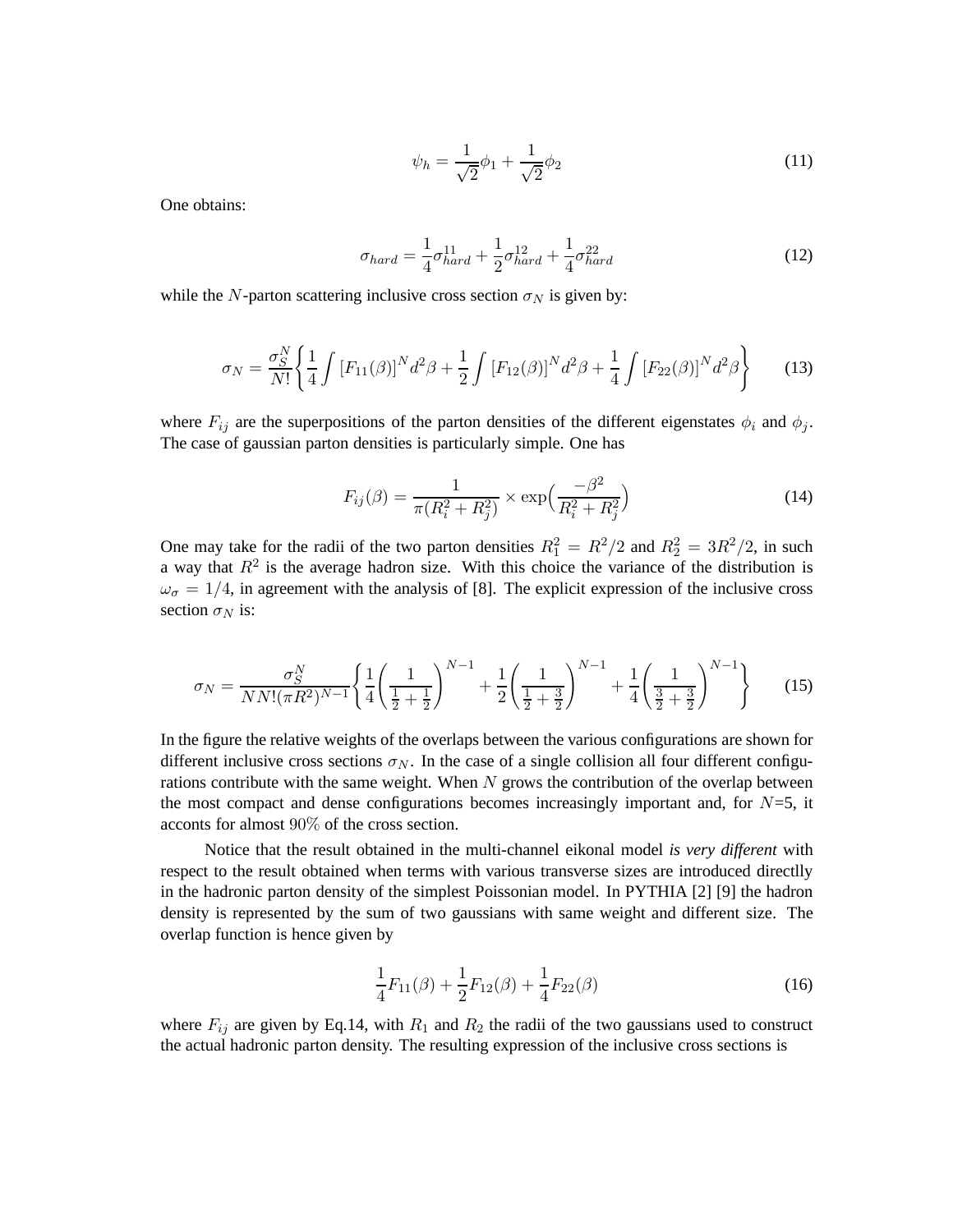

Fig. 1: Relative contributions to the inclusive cross section  $\sigma_N$  of the overlaps between the different hadronic configurations for  $1\leq N\leq 5$ 

$$
\sigma_N = \frac{\sigma_S^N}{N!} \int \left[ \frac{1}{4} F_{11}(\beta) + \frac{1}{2} F_{12}(\beta) + \frac{1}{4} F_{22}(\beta) \right]^N d^2 \beta \tag{17}
$$

which should be compared with the inclusive cross section derived in the two-states eikonal model (expression in Eq.13).

### **3 Concluding remarks**

In the present note it has been shown how the importance of small size hadronic configurations is emphasized by geometry in the multi-parton inclusive cross sections  $\sigma_N$  at large N. Here one has assumed that the transverse fluctuations of the hadron do not affect its parton content. In the two-states-model of hadronic diffraction one needs however to enhance the strength of the